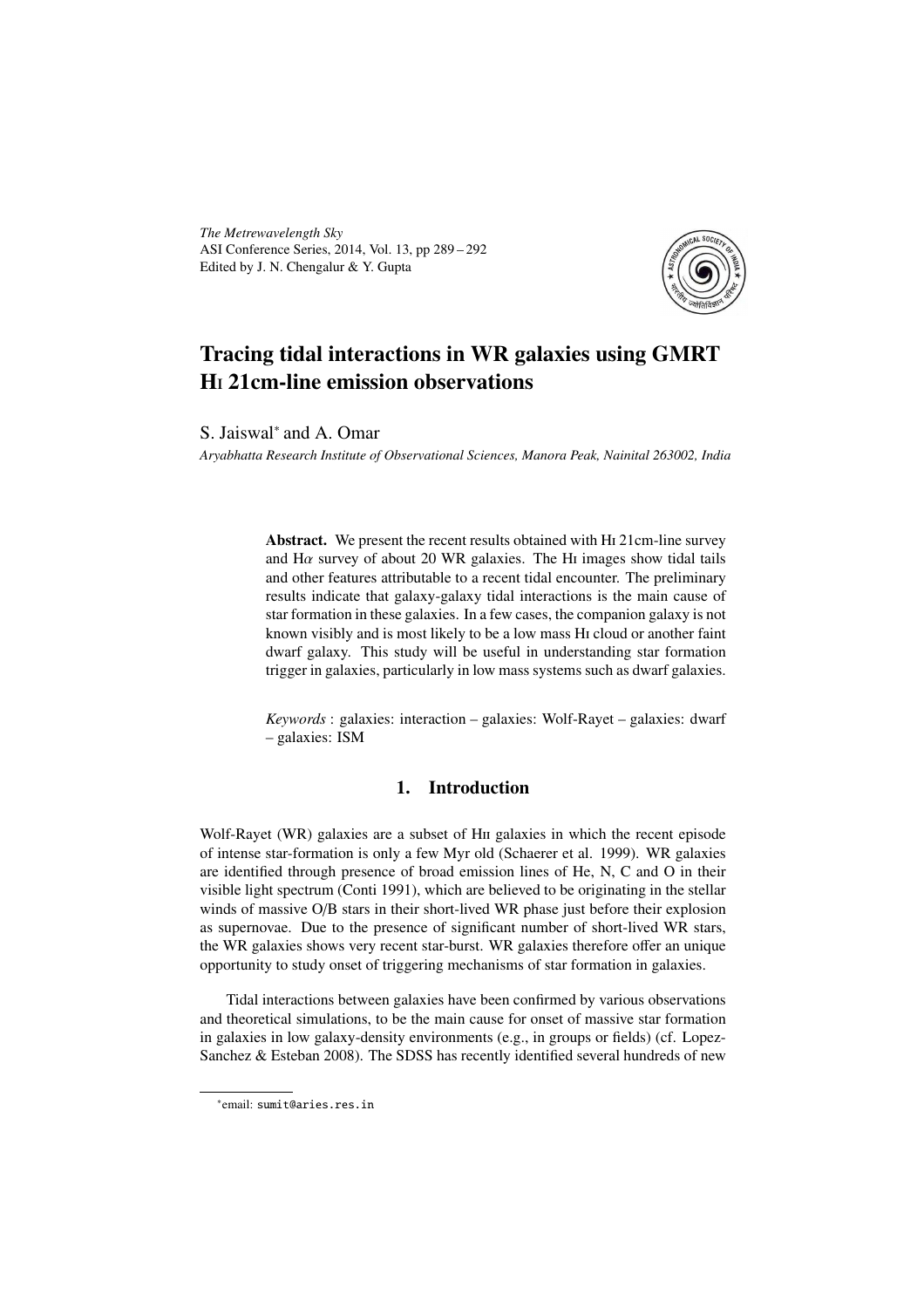WR galaxies, many of them are classified as dwarf galaxies. Most of the WR galaxies detected in SDSS show disturbances in their optical/NIR images. However, a small subset of WR galaxies does not show any tidal feature in their optical images. Some of these galaxies also do not reside in multi-galaxy environments making it difficult to establish that tidal interaction is the sole mechanism for the star formation. We have studied the catalogue of WR-galaxies prepared by Schaerer et al. (1999) and Brinchmann et al. (2008), and examined the morphological classes of these galaxies. We then selected the apparently isolated WR galaxies to observe in H<sub>1</sub> 21 cm-line using the Giant Meterwave Radio telescope (GMRT) as the HI line is the best tracer for interactions between galaxies. Additionally, to see the star formation scenario in these galaxies, H $\alpha$  imaging are being performed using 1.3 meter Devasthal Fast Optical Telescope (DFOT) and 2-meter telescope of the Inter University Centre for Astronomy and Astrophysics (IUCAA) Girawali Observatory (IGO). We have also used some archival data, namely SDSS photometric and spectroscopic data, IRAS Far Infra-Red data and FIRST 20-cm Radio continuum data to support our observations.

### 2. Initial results

The initial results of this survey over a sample of about 20 WR galaxies shows that the galaxy-galaxy tidal interaction could be the cause of massive star formation in galaxies. We have detected the tidal interaction features in the form of tails, bridge, plumes and isophotal twisting using our H<sub>I</sub> line observations from GMRT. The tidal interaction features in few cases are shown in Figure 1. In this figure, the HI column density contours are overlying on the grey-scale dss image of the WR galaxies, namely, CGCG 038-051, UGCA 116, IC 2828 and MRK 996. The interaction feature seen in these galaxies are the followings:

 $CGCG 038-051$  — This is a case of wrapping galaxy. The H<sub>I</sub> contours are clearly twisted in this system.

UGCA 116 — In this case, a clear bridge between the galaxy and a small faint companion. Such a bridge is not visible in its optical image.

IC 2828 — The HI contours are twisted in this galaxy also. Additionally, the HI contours are not symmetric to the grey-scale optical image.

MRK 996 — The H<sub>I</sub> contours are quite asymmetric with the optical grey-scale image.

The WR galaxy MRK 996 is a very interesting object which is previously cited as non-interacting galaxy by Thuan et al. (1996). It is an nuclear Elliptical (nE) BCD Galaxy having mini-spiral arms. It has some asymmetries in its morphology. The envelope is more extended to the northeast side. The majority of globular clusters around MRK 996 are found to the south of the galaxy. The asymmetry is also seen in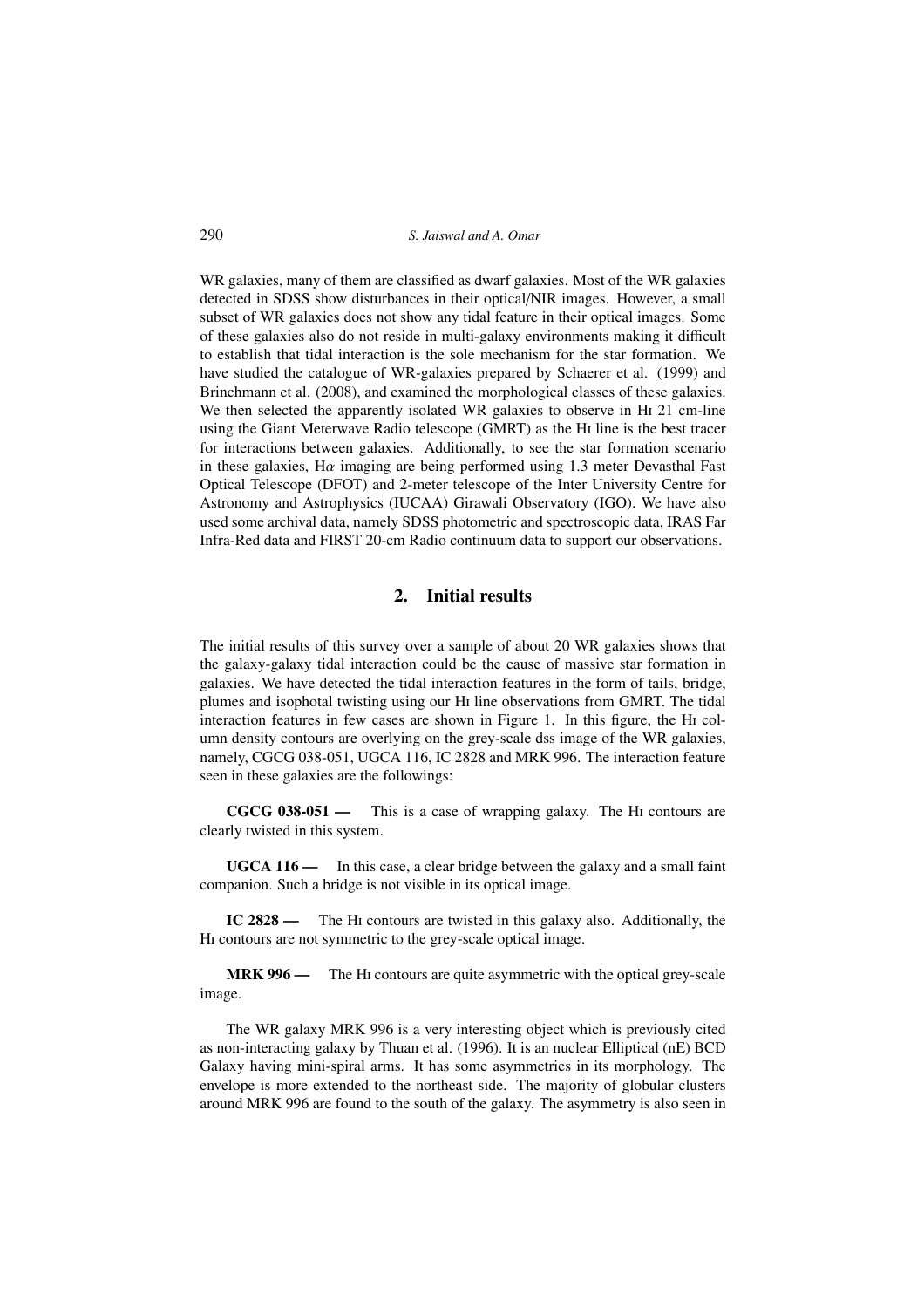

Figure 1. The total H<sub>I</sub> contour maps overlying on grey-scale dss image of few WR galaxies (starting from left to right): CGCG 038-051, UGCA 116, IC 2828 and MRK 996.

the H<sub>I</sub> distribution in the galaxy (Figure 1), which shows the tidal interaction in this system. Additionally, the H $\alpha$  observation of this galaxy (Jaiswal & Omar 2013) shows that the H $\alpha$  emission disk is misaligned by  $\sim 40^{\circ}$  from its old stellar disk (figure 2). It implies fresh supply of gas to center which is most likely due to a recent tidal interaction event. MRK 996 is found to be a radio deficient galaxy with a 'q' value of ∼3. This shows that MRK 996 don't have enough number of supernova events for a long time.

The galaxy sample, however not complete, gives a clear indication that the tidal interaction could be the fundamental cause of star formation in WR galaxies. The detection of tidal interaction features in the apparently isolated systems shows the possibility of faint dwarf companions.